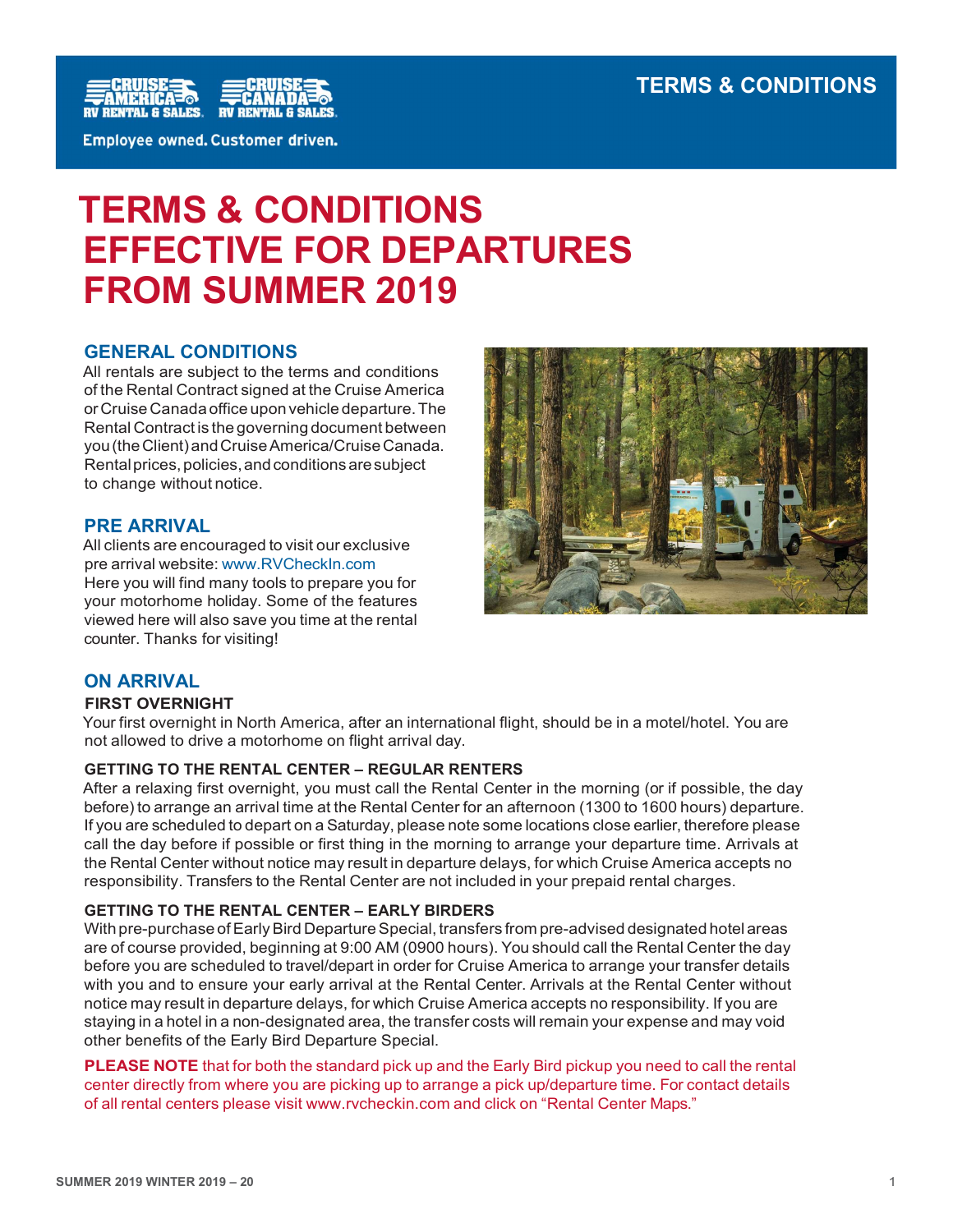

# ARRIVING AT THE RENTAL CENTER

#### VEHICLE FAMILIARIZATION

A tour of approximately 25 minutes is required to familiarize you and other drivers with the operation of the vehicle before departure. Video vehicle familiarization presentations in multiple languages may also be available at most centers.

#### DRIVER REQUIREMENTS

Vehicles can only be operated by qualified drivers 21 years of age or older. All drivers must have a valid and identifiable driver's license. Your driver's license and foreign passport are required as identification and will be verified. All drivers must be identified, authorized, and must sign the Rental Contract. There is no cost for additional drivers and no 'under 25' surcharge.

#### UPGRADES

You may find the model reserved to be inadequate for your party. Where possible, upgrades to a larger sized model will be allowed at a charge determined from local posted rates. Our policy is to provide you with the model reserved. In some instances, circumstances may require an upgrade to a larger



sized motorhome to accommodate an immediate departure. The upgrade will be provided at no charge to you and with no further liability to Cruise America.

## DOWNGRADES

You may find the model reserved to be too large for your comfort. Where possible, downgrades to a smaller sized model will be allowed at no charge to you. In some instances, circumstances may require a downgrade to a smaller model to accommodate an immediate departure. The downgrade, if accepted, will earn a credit based on the difference in price at the time of reservation and with no further liability to Cruise America.

## LUGGAGE STORAGE

Collapsible luggage is recommended on camping vacations, which you should take with you. Remaining luggage may be stored at most rental centers, all at your risk.

# STOCKING YOUR VEHICLE

All items listed subject to availability and substitution without notice.

#### STANDARD EQUIPMENT - GENERALLY PROVIDED WITH ALL RENTAL VEHICLES:

110-Volt Adapter K.O.A. Campground Guide 9-Volt Battery 25ft. Water Hose Box of Matches

Renter Assistance Guide **K.O.A. Value Card** 20ft. Sewer Hose 25ft. Power Cord **Regional Campground Guide** RV Toilet Paper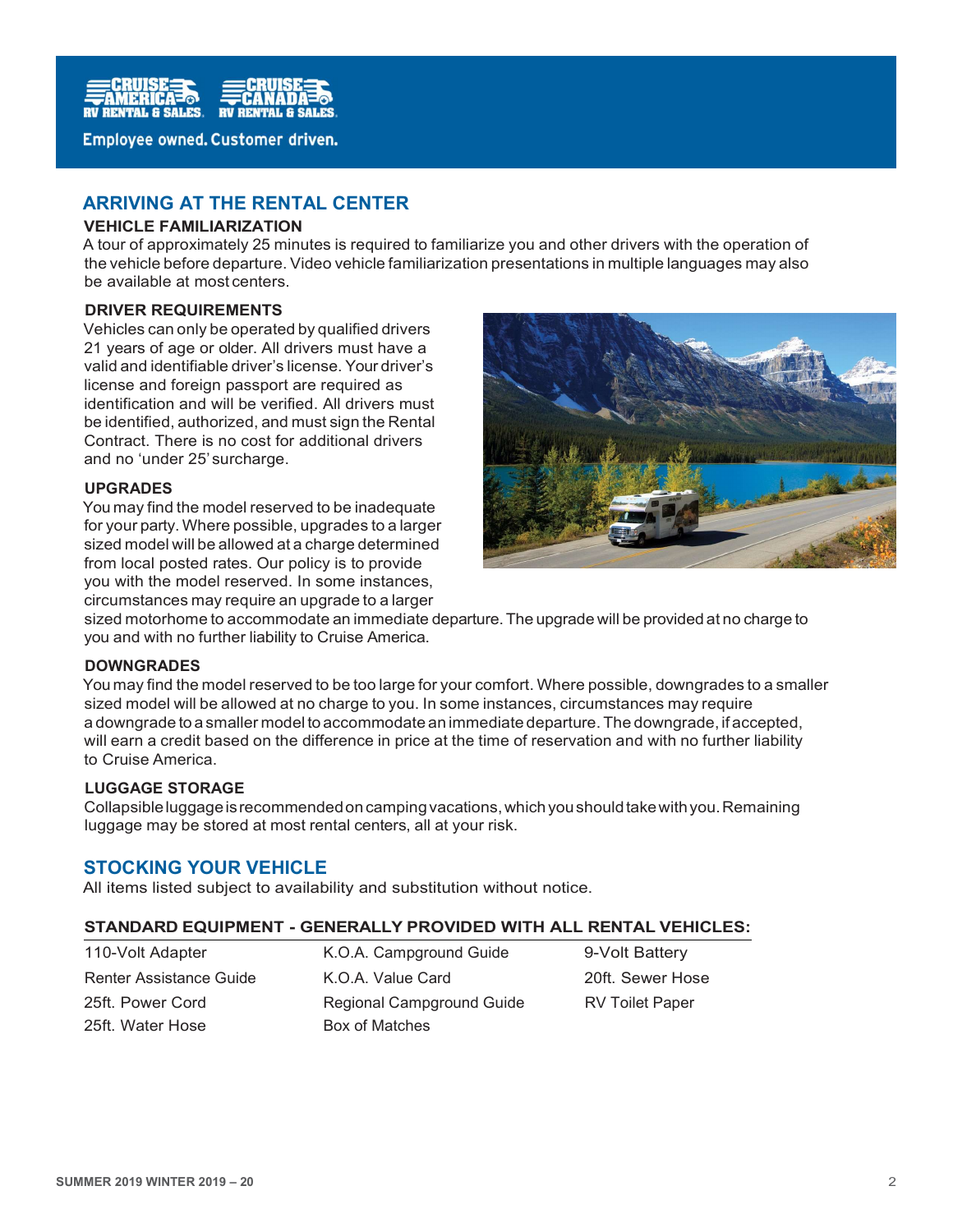

#### VEHICLE PROVISIONING KIT – OPTIONAL ITEM:

| Cookware             |
|----------------------|
| <b>Cooking Spoon</b> |
| Spatula              |
| Tea Kettle           |
| <b>Broom</b>         |
| Flashlight           |
| Soup Spoons          |
| <b>Dinner Fork</b>   |
| <b>Steak Knives</b>  |
| Colander             |

Cooking Fork **Mixing Bowl** Can Opener Soup Bowls Teaspoons **Dinner Knives Tumblers** Dinner Plates Paring Knife Colander Carving Knife





## PERSONAL KIT – OPTIONAL ITEM:

Pillow Wash Cloths Pillowcase **Bath Towels** Sheet Dish Towel Sleeping Bag/Comforter

# PETROL / PROPANE FOR COOKING AND HEATING (ALL FUEL IS AT YOUR EXPENSE.)

Your vehicle at departure will contain a minimum one-quarter tank of petrol (gasoline) and adequate propane for appliance use. You may be charged a deposit for fuel included at departure, depending on local circumstances. Return fuels at the same level for refund of deposits. At the Rental Center, you will be given directions to the nearest fueling stations. There are no warranties concerning fuel consumption rates while en route.

#### CHILD RESTRAINT SEATS & GPS – NOT PROVIDED BY CRUISE AMERICA

You must supply your own child restraint seats for transfers and while en route. GPS devices are not available to rent. You must bring your own or, alternatively, you can easily purchase one locally.

#### FOOD, BOTTLED WATER AND OTHER CAMPING ITEMS

Please ask for a map or directions to nearby supermarkets for you to stock up on food and bottled water.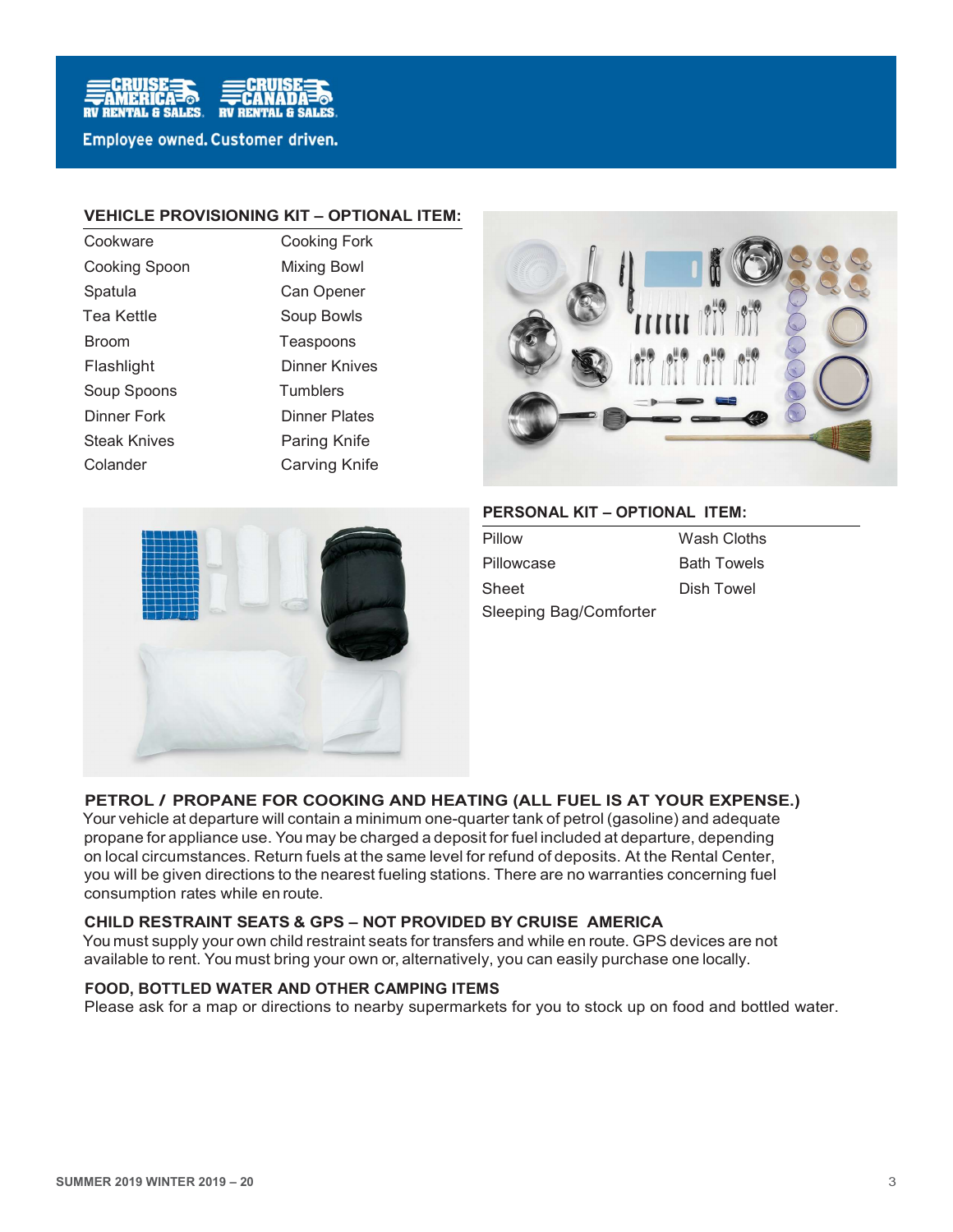

# PAYMENT OF DEPOSITS/CHARGES

#### SECURITY DEPOSIT

A basic refundable security deposit of \$500 USD/CDN and the use of a credit card to pay for all local charges and deposits is required at departure.

Please note due to the Burning Man Festival, the basic refundable deposit is increased to \$1000 USD and again the use of a credit card to pay for all local charges and deposits is required at departure. This only applies to ALL departures (no exceptions) from Los Angeles, Las Vegas, San Francisco, Salt Lake City, Seattle and Portland between the 21st and 26th August, 2019 inclusive.

Upon vehicle return, all extra charges are balanced against the security deposit and a credit will be issued to cover the refund.

#### ENVIRONMENTAL FEE

There is a mandatory surcharge of \$5.00 per rental, payable locally for all USA and Canada departures beginning April 1, 2019. The Environmental Fee is designed to offset a wide range of environmental expenses (direct and indirect). These expenses include but are not limited to all costs associated with the proper disposal of oil, filters, tires, batteries, and shop waste.

#### MILEAGE CHARGES

Your itinerary will determine estimated travel miles. If you have not pre-paid to your tour operator for mileage packs, estimated travel miles are payable at departure. Upon vehicle return, any additional miles/kms over prepaid miles are charged at the per mile/km rate. There are no refunds for unused miles.

#### GENERATOR CHARGES

NOTE: In Canada, only the C30 has a generator. In the USA, all vehicles have a generator except for the T17 Truck Camper.

#### **TAXES**

All rental charges are subject to sales tax by law. In some cases, taxes will not have been collected on items pre-paid to your tour operator, therefore these unpaid taxes will be collected directly from you at departure, at rates prevailing at the Rental Center at time of departure.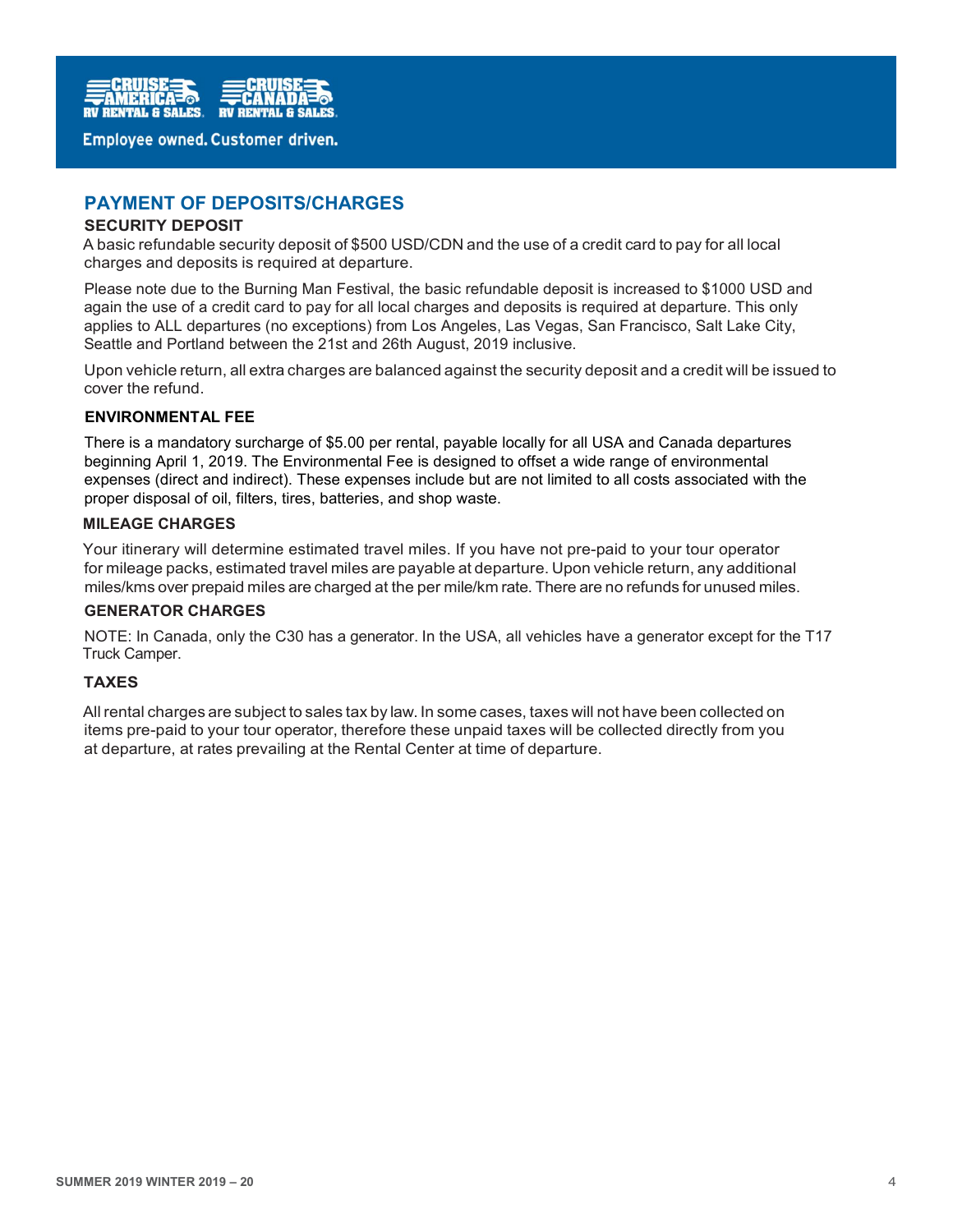

# ADDITIONAL INFORMATION REGARDING ALL-ELECTRONIC TOLLING

Please be aware that the implementation of All-Electronic Tolling is becoming more and more prevalent in many popular areas of the USA and Canada. "All-Electronic" Tolling means the Traveler using these roads has no option to pay local tolls with cash. Instead, a picture of the vehicle's license plate is taken and used to assess toll charges. Clients of Cruise America are responsible for the payment of these charges

## THE FOLLOWING IS AN EXPLANATION OF HOW CRUISE AMERICA AND CRUISE CANADA WILL HANDLE THESE CHARGES:

In some cases, a process called "Reassignment" is allowed and is utilized by Cruise America. In this process, Cruise America transfers the client's information, including name and home address, to the relevant tolling authority. The relevant tolling authority bills the clients directly and no further correspondence with Cruise America takes place. The client must resolve the outstanding tolls and/or fees directly with the tolling authority. The advantage for the client in this process is the avoidance of any administrative charges by Cruise America.

For all other cases, Cruise America will pay the tolling authority or road agency directly. We will add a \$10 administrative fee and charge the client's credit card used for the rental. Please note our administrative fee is per rental, not per violation.

SPECIAL NOTE: Please note there are differences between automated tolling and services such as Fastrack and EZ Pass lanes. Using Fastrack and EZ Pass lanes without the corresponding transponder will result in punitive fees in addition to the regular toll rates. Fees in these cases can often be as high as \$25 - \$100 per violation. It is the clients' responsibility to avoid using these lanes under all circumstances in order to avoid such fees.

Finally, fines for Parking, Red Light, Speeding and other traffic violations are treated similarly to the above, however, the administrative fees charged by Cruise America in these cases is \$35 per rental.

# VEHICLE DEPARTURE – LEAVING THE RENTAL CENTER

# TIME OF DEPARTURE – REGULAR RENTERS

Vehicle departure time begins at 1:00 PM (1300 hours), however please note, if you are departing on a Saturday, times may vary as some locations close earlier. This policy is similar to the "check-in" policy at a hotel. Your actual departure time will vary. There are no refunds for late pick-ups.

#### TIME OF DEPARTURE – EARLY BIRDERS

With pre-purchase of Early Bird Departure Special, vehicle departure time runs between 9:00 AM (0900 hours) and Noon.

#### VEHICLE ACCEPTANCE

You will be required to sign a Vehicle Acceptance/Service Satisfaction form listing the condition of the vehicle, to ensure you depart in a vehicle cleaned to your standard which is in good working order, with complete kits, adequate propane tank, empty waste tanks and an appropriate gasoline level. Be sure to have any items corrected prior to departure if you are not happy.

# WHILE EN ROUTE

#### WE PROVIDE A TRAVELERS ASSISTANCE HOTLINE 24-HOURS A DAY 7-DAYS A WEEK

You must call the (800) 334-4110 number with concerns you may have, whether mechanical breakdowns, service problems, or holiday impairment. We cannot assist you unless you call. A call to the departure rental center or your travel agent or tour operator will not help. Cruise America assumes no liability for your concerns, without a call to Travelers Assistance and documentation of your problem or issue while en route.

DISCLAIMER: Cruise America in no event assumes responsibility or shall be held liable for any refund for clients for cellular, text-based communication, data or roaming surcharges, for calls to our toll-free helpdesk.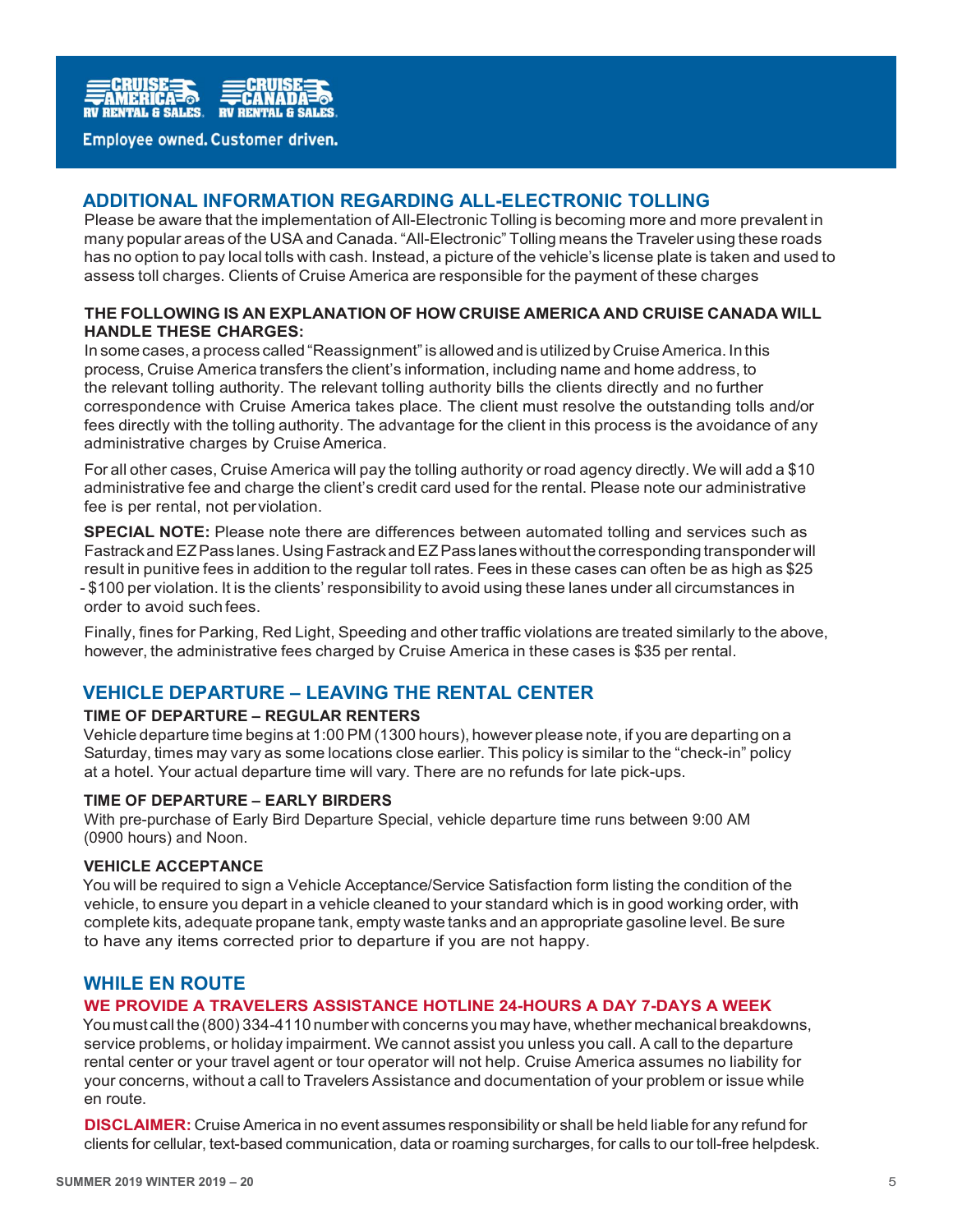

Our Travelers Assistance helpdesk is a toll-free number so can be called using a local phone at garage, services, campground, restaurant etc. Alternatively, we encourage clients to seek less expensive options like purchasing a sim on a local / reduced rate tariff for all your foreign travel arrangements

## RENTER ASSISTANCE GUIDE

The Renter Assistance Guide discusses operation of all features of motorhome operation. Important instructional information is included in the Renter Assistance Guide. You are responsible for reading the Renter Assistance Guide thoroughly. This Guide will also advise what to do in the case of an accident or any damage that may occur to the motorhome, as well as tips regarding the use of included safety equipment. This is the first place you should look if there is a problem.

The Renter Assistance Guide (available in multiple languages) is included with each motorhome rental and may be viewed online or printed from www.RVCheckin.com

#### ACCIDENTS/COLLISION

In the event of an accident, you must notify Travelers Assistance immediately from the scene of the accident (see phone number above). You will be given instructions on how to proceed.

You must also obtain a police or bench report. If you are unable to obtain a police report at the scene of the accident, you must go to the local police station and obtain a bench report. We will accept either report.

# TRAVEL RESTRICTIONS

Coverages are invalid if problems occur in the following areas and all recovery expenses are at the client's own cost. Violations of these restrictions void damage waivers and may subject you to liability for all vehicle damages including to tires, towing charges and other related expenses as a result of a breakdown associated with operating in these areas. Clients should consult with departure location personnel for complete information on travel restrictions and local circumstances at the time they collect their motorhome.

## ALASKA, YUKON AND NORTHWEST TERRITORIES & NEWFOUNDLAND

Travel on all public and/or numbered roads is permitted. Travel on non-public roads, unpaved back roads, trails and the like – commonly called 'logging roads' or on any surface subjecting the vehicle to unreasonable damage or road hazard is prohibited. Clients may receive further information from Cruise America regarding seasonal travel restrictions as well. We reserve the right to restrict travel, dependent on current road conditions.

#### DEATH VALLEY AND OTHER DESERT AREAS

Vehicles may be operated with EXTREME CARE in Death Valley and other desert areas during the months of July and August. In Summer, clients visit these areas at their own risk and Cruise America will not be held responsible for extraordinary vehicle recovery and other charges. During certain periods these areas are not habitable and could pose a danger to the driver and passengers.

#### MANHATTAN

Due to restrictions on vehicle heights, propane gas and parking, vehicles with propane are not permitted in Manhattan and are not permitted to travel through any underground or underwater tunnels.

#### **MEXICO**

Crossing the United States border into Mexico in a Cruise America vehicle is strictly forbidden.

#### WINTER WARNING

Vehicle operating systems are not fully operable during subfreezing temperatures. Check the Renter Assistance Guide for winter operations but be aware that in Canada and northern US cities, vehicles are likely to have anti-freeze in holding tanks meaning that vehicle water facilities will not be available to you.

#### REFUELING AND SERVICING

You must turn off engine and all ignition sources including gas appliances, refrigerator, hot water heater, stove, furnace, etc. each time you refuel. You are responsible for checking and maintaining engine oil, fluids, tire pressure, and coolant levels at each refueling, as well as reporting mechanical failures immediately. You may be held responsible for mechanical damage if you fail to do so.

SUMMER 2019 WINTER 2019 – 20 6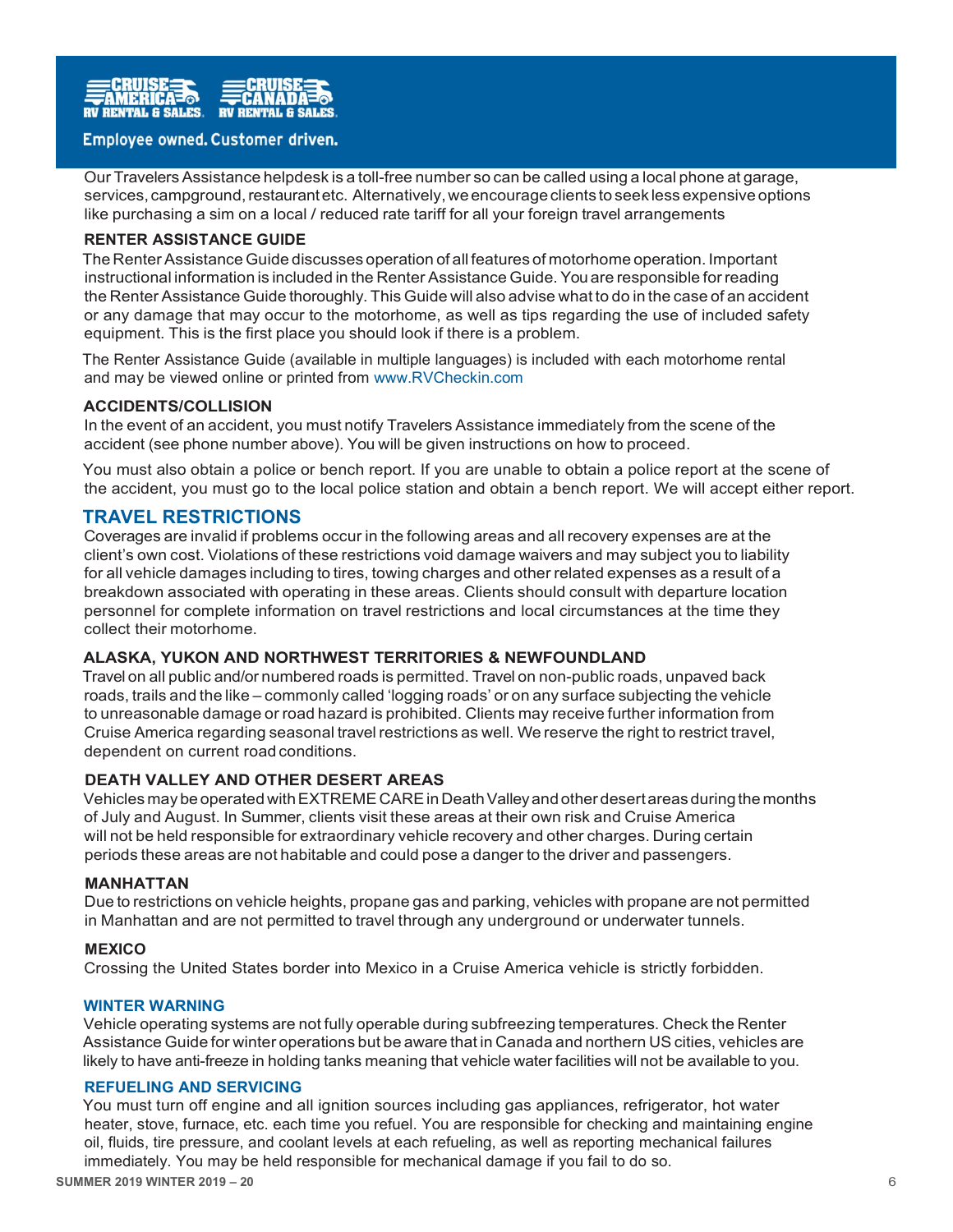

# BREAKDOWN ASSISTANCE AND REPAIR REIMBURSEMENT

During a motorhome vacation some aspects of the vehicle or coach systems may fail or be impaired. Our objective is to get you back on the road as quickly as possible.

If a mechanical breakdown should occur, Cruise America will assist you to secure over-the-road maintenance from reputable service providers. All repairs require authorization by phone from Travelers Assistance at (800) 334-4110 who will document your problem on a customer service log. Tools for vehicle repair are not provided. Your expenses for authorized repairs will be paid directly by Cruise America or you will be reimbursed upon presentation of receipts.

Any vehicle service expense over \$75 requires a call to Travelers Assistance 1-800-334-4110. If the cost is under \$75 you may have the service completed, but you must keep the receipt for reimbursement. Rental centers are authorized to reimburse receipts up to \$75 without a customer service log. Engine battery jump-starts require Travelers Assistance approval in advance.

# TRAVEL EXPENSE REIMBURSEMENT

In the event the vehicle is in breakdown repair for 12 hours or less, through no fault of yours, our responsibility to you is limited to a refund of the daily rental rate or portion thereof. Radio, air conditioning, refrigerator, generator, microwave, appliance and cruise control malfunctions are not considered breakdowns and no refunds are available for repair time to these items. In the event of a mechanical breakdown that is immediately reported to Travelers Assistance and requires the vehicle to be in repair for more than 12 hours, certain living/transportation expenses are reimbursable. Living/ transportation expenses are not covered in cases of radio, air conditioning, refrigerator, generator, microwave, appliance, and cruise control malfunctions since these are not necessary for basic operation of the vehicle. Expense reimbursement is void in case of collision, accident, or failure to call Traveler's Assistance immediately.

These provisions provide up to \$30 (USD/CDN) per day per person for lodging and up to \$30 (USD/CDN) per day per party for transportation expenses. Total provisions are limited up to \$3,000 (USD/CDN) per tour. You must present all receipts for a refund of expenses.

# DAMAGE TO VEHICLE/YOUR FINANCIAL RESPONSIBILITIES

## DAMAGE TO VEHICLE – BREACH OF TERMS & CONDITION OR RENTAL CONTRACT – YOUR RESPONSIBILITY

If the Rental Contract is breached or if you fail to secure a police report, or if you engage in prohibited uses, you are responsible for any and all loss of or damage to the vehicle from any cause, regardless of fault and all related expenses.

#### DAMAGE TO VEHICLE – YOUR RESPONSIBILITY

Provided Rental Contract conditions are met, your responsibility for damage, theft and vandalism to the vehicle is limited to \$1,500 (USD/CDN) per occurrence or incident.

# **INSURANCE**

#### AUTO LIABILITY

Basic minimum statutory auto liability coverage is included in the rental rates on a secondary basis. All coverages are subject to the Terms and Conditions of the Rental Contract.

#### SUPPLEMENTAL LIABILITY INSURANCE (SLI) – INCLUDED WITH USA & CAN RENTALS

SLI provides excess liability coverage up to a total of \$1,000,000 combined single limit of coverage per occurrence against claims made by third parties for bodily injury, death, and/or property damage caused by operation of the vehicle. EXCLUSIONS APPLY. A partial list is contained in the Rental Contract. Please check at departure.